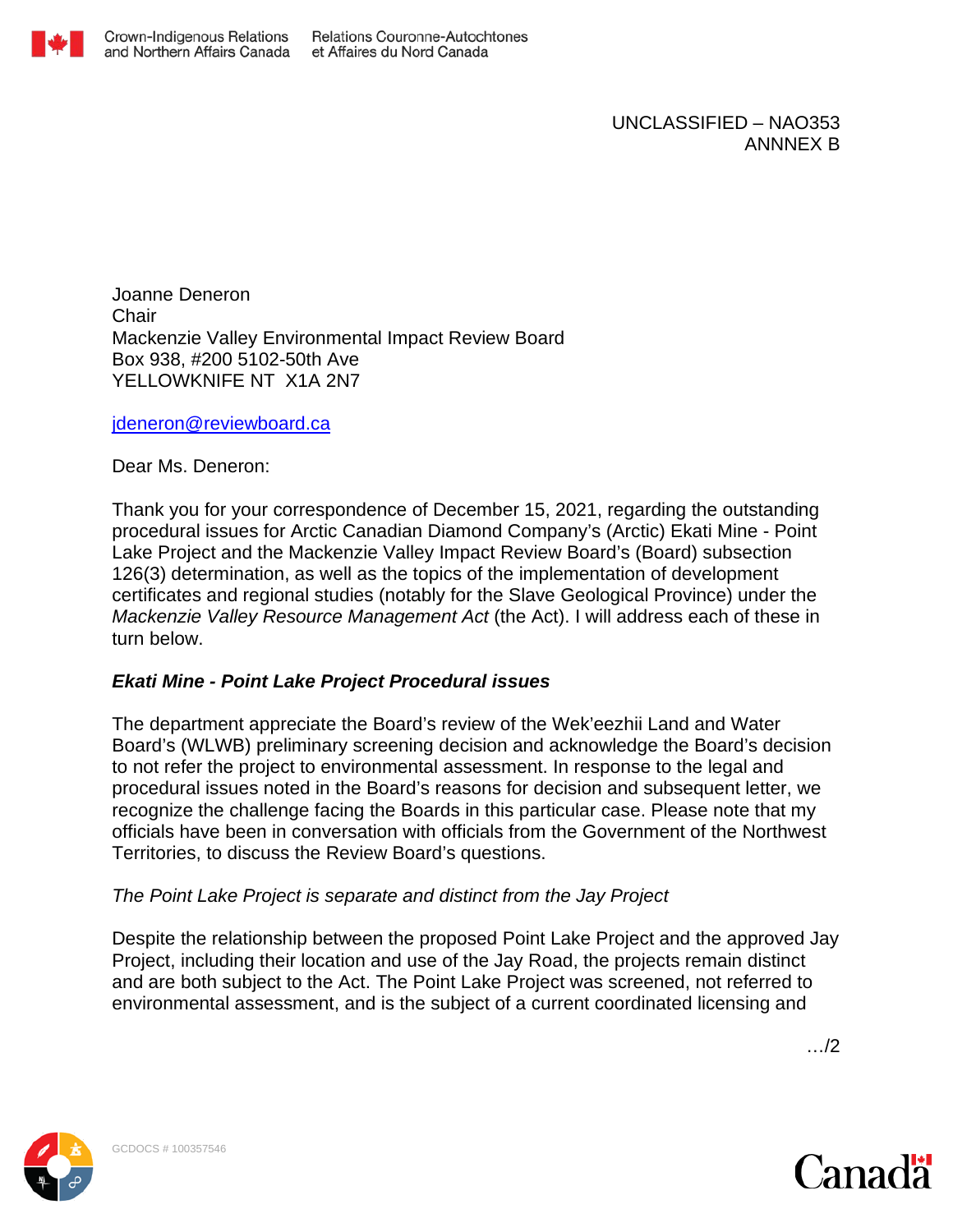

 $-2-$ 

permitting proceeding. Any proposed change to the Jay Project, such as the developer's desire to amend authorizations to remove Jay Project components and activities, must be dealt with separately and in accordance with the Act.

In order to remove those components and activities of the Jay Project that will no longer be carried out (e.g., construction of the dyke and mining of the Jay pit), Arctic may apply to amend the applicable water licenses and land use permits authorizing the Jay Project. This amendment process should be separate and distinct from the Point Lake licensing and permitting proceeding that is ongoing.

## *Applicability of the Jay Project measures*

In your letter, the Board questioned whether conditions that implement approved measures from the Jay Project environmental assessment can be removed without a section 130 decision under the Act. The Board cites the example of the Snap Lake Water License Amendment Project, which was referred to an environmental assessment in order to address unexpected impacts of the previously assessed Snap Lake Mine Project. We share the view that a new decision by the Minister under section 130 of the Act would be required to amend the Jay Project measures. However, the current procedural issue is not analogous to the Snap Lake example as it relates to components and activities of the Jay Project that will not be carried out.

The Snap Lake Water License Amendment environmental assessment was necessary in order to re-assess environmental effects of the Snap Lake mine in light of unexpected mine impacts on effluent quality. The assessment found that an increase in total dissolved solids would have significant adverse environmental impacts, and that additional measures were required to mitigate these effects. As is typical for a proposed project change where additional impacts are expected – or in the case of Snap Lake where unexpected impacts were occurring – an amendment application must be screened and may be referred to an environmental assessment. In the case of the Jay Project, cancelling or abandoning major project components would not result in additional environmental impacts.

We agree, however, that a project change which affects approved measures in a report of environmental assessment does require assessment. And while amending the Jay Project authorizations to reflect such a major project change (i.e., not proceeding with

…/3



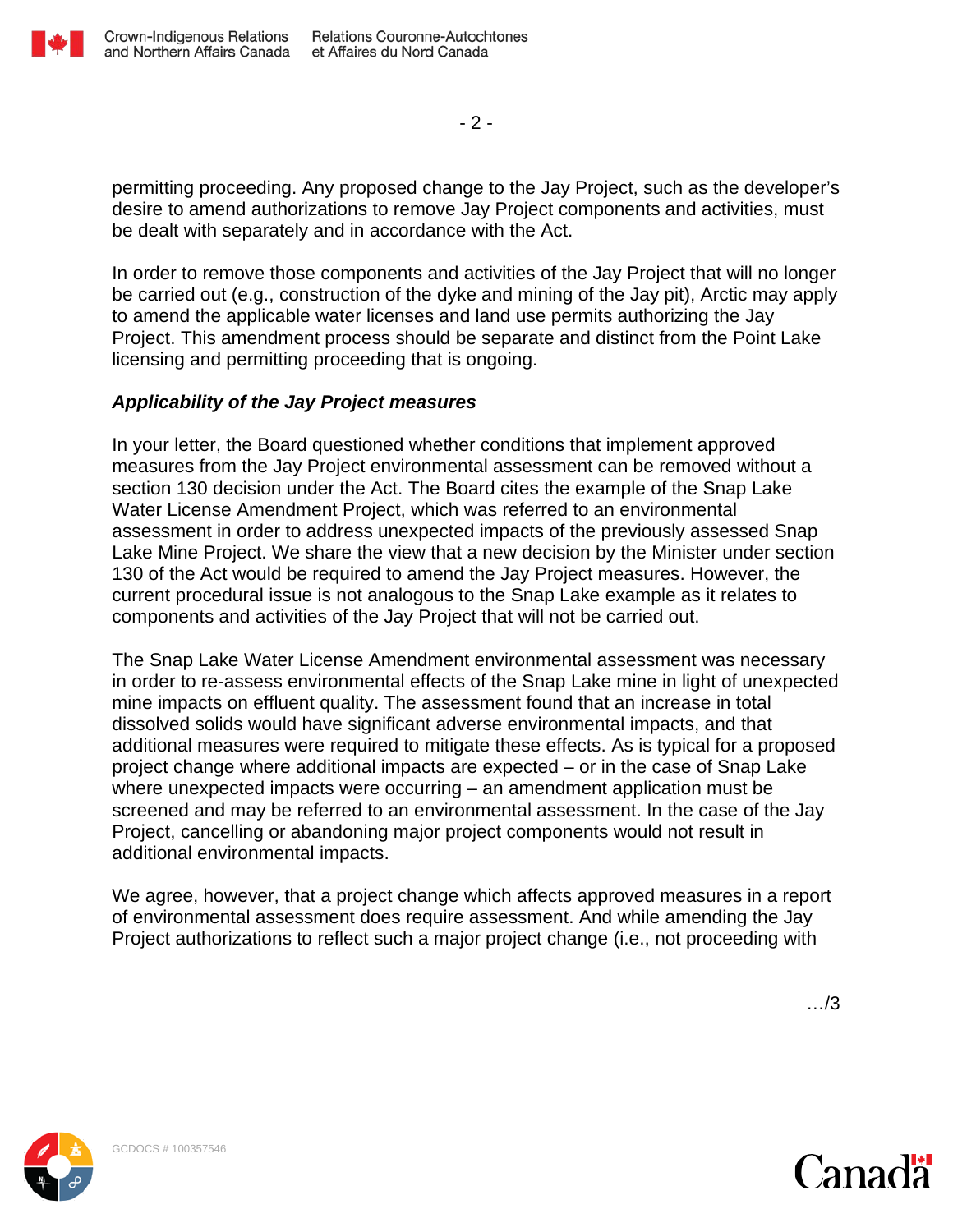

- 3 -

some project components and activities) is still subject to Part 5 of the Act, the evidence on the record<sup>[1](#page-2-0)</sup> will come to bear in the event of any future assessment<sup>[2](#page-2-1)</sup> of a Jay Project change.

# *Development Certificates Coming into Force*

The department appreciate and understand the Board's concern and interest in development certificates coming into force without further delay in the Mackenzie Valley. There has been and will continue to be ongoing work towards bringing development certificate provisions into force. The department is committed to advancing this item and officials will be reaching out the Board, along with the territorial and Indigenous governments, to discuss next steps in the near future.

## *Regional Strategic Environmental Assessment of the Slave Geological Province*

The department acknowledge the Board and Tłicho Government's support for initiating a Strategic Regional Environmental Assessment in the Slave Geological Province. The benefits of such a study, both in light of potential new resource development and infrastructure projects and as a means of considering the already significant cumulative effects of development in the region, are clear. Our department has used these types of initiatives in other regions to gain a holistic and multidimensional understanding of potential adverse effects and opportunities, in a way that reflects the complexity and variety of issues related to future resource development, as well as other possible ongoing activities.

We also believe that this type of assessment needs to be guided by the values and perspectives of the organizations and people who live in the Mackenzie Valley, and that their knowledge can help bring a greater understanding of cumulative effects and inform resource development and management, caribou conservation, and traditional and modern community harvest and cultural activities. To this end, my officials have been in discussion with various interested parties in the region. These conversations are continuing. We understand the Board, in the short term, is able to lead some initial work to bring interested parties together to begin answering questions that will facilitate a Ministerial decision about initiating a study under Part 5.2 of the Act. This is much appreciated by the Northern Affairs team, who look forward to working with the Board and other partners to move such a study forward.

…/4

<span id="page-2-1"></span><span id="page-2-0"></span>



<sup>&</sup>lt;sup>1</sup> The Point Lake Preliminary Screening record, and the record for the Jay Project (EA1314-01).<br><sup>2</sup> See subsection 115(2) of the MVRMA.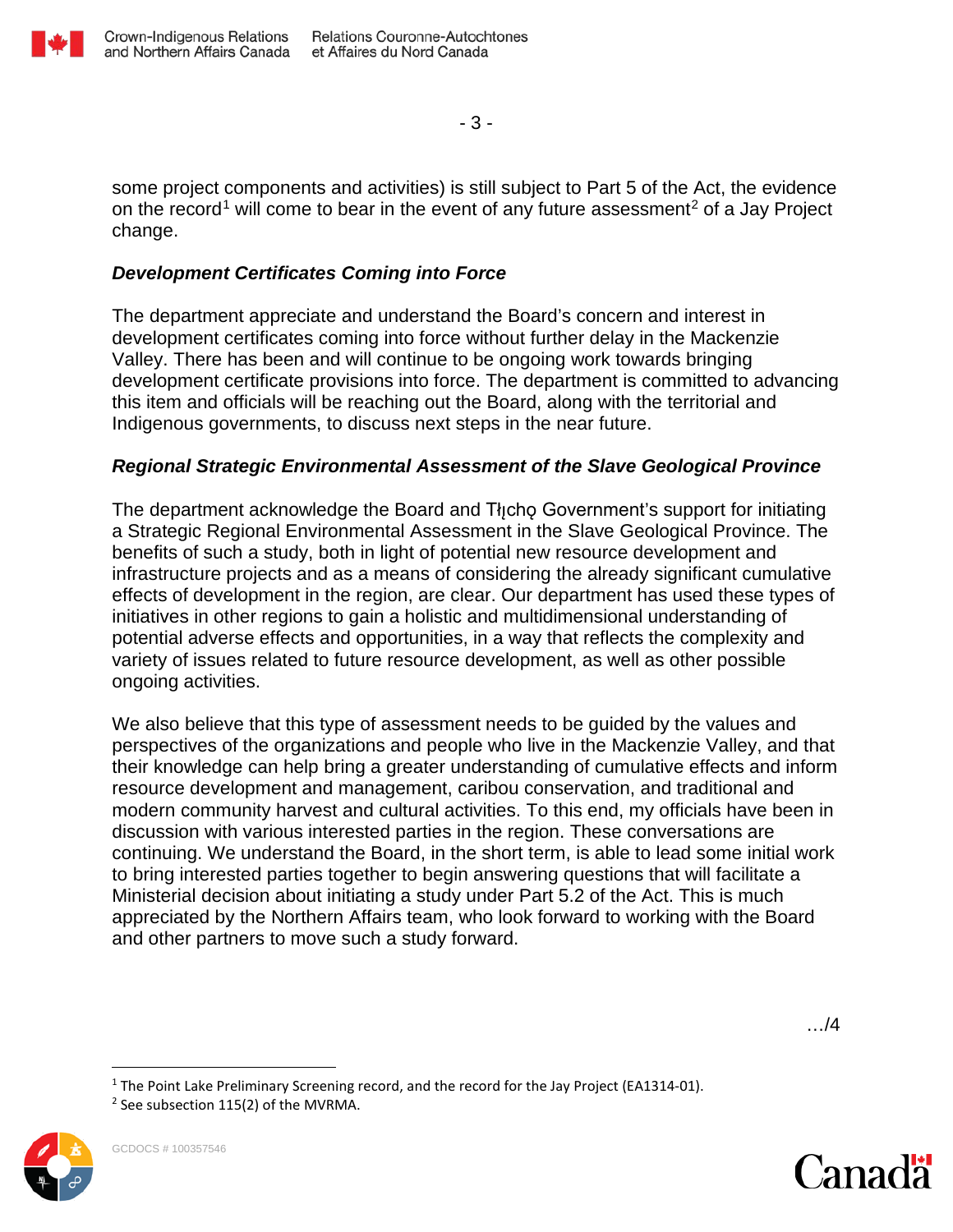

 $-4 -$ 

Thanks again for contacting me and I look forward to continued discussions on these important matters. Please feel free to contact the Manager of Environmental Assessment, Land Use Planning and Conservation, Kim Pawley, at [kim.pawley@rcaanc-cirnac.gc.ca](mailto:kim.pawley@rcaanc-cirnac.gc.ca) if you have any additional questions.

Sincerely,

Sergo Brando: 2

Serge Beaudoin, B.Sc., LL.L Assistant Deputy Minister Northern Affairs Organization

c.c.: Jamie Koe Erin Kelly Ryan Fequet